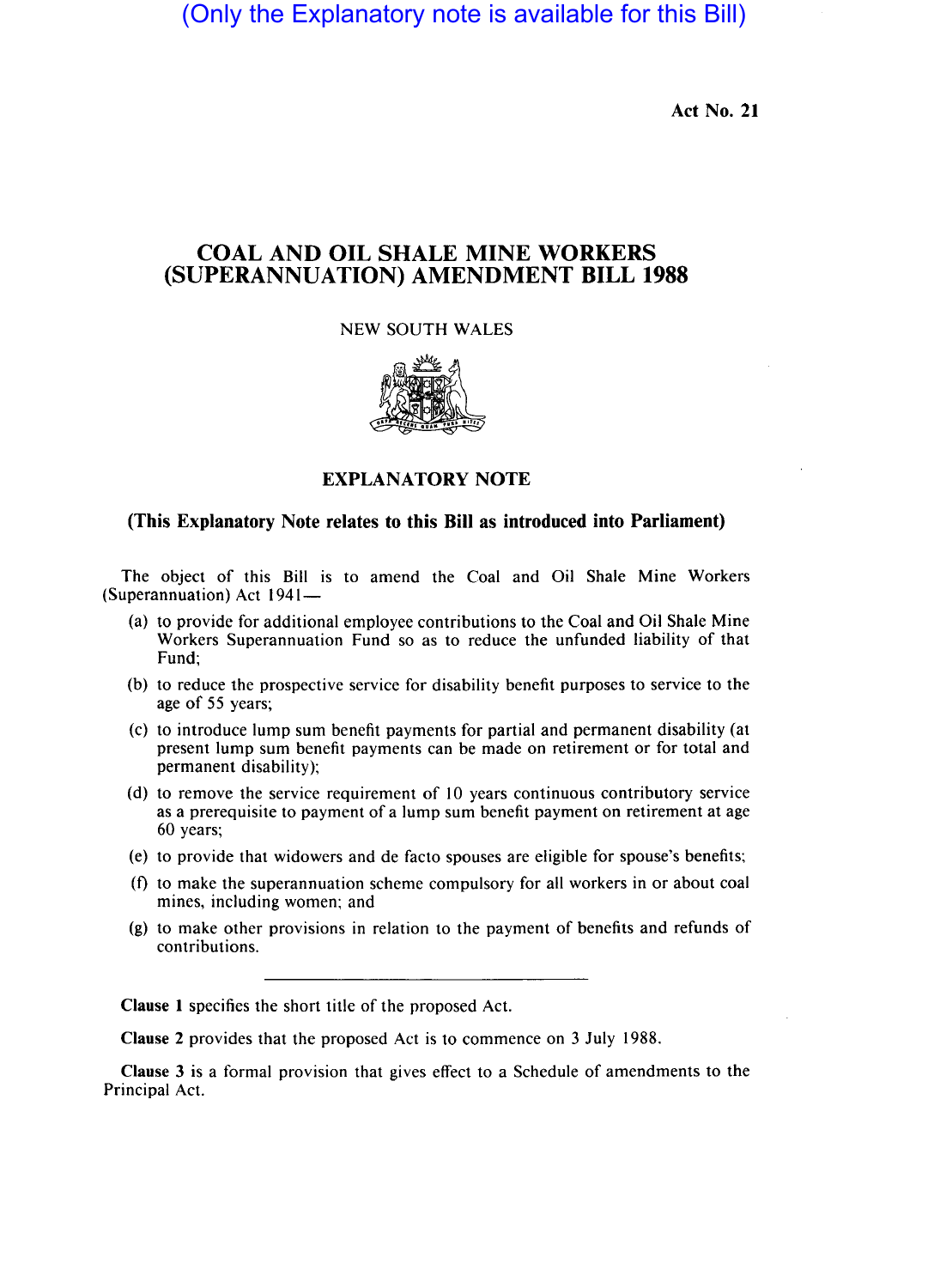### SCHEDULE 1-AMENDMENTS

#### Making scheme compulsory for women workers

Schedule 1 (1) makes the scheme compulsory for women workers by repealing and substituting section 21 (provision for the admission of women to the scheme on application only). On the commencement of new section 21, women will come within the definition of "mine worker" in the Act.

Schedule 1 (2) contains consequential amendments.

## Removal of 10 year service requirement for payment of lump sum benefit on retirement

Schedule 1 (3) removes the service requirement of 10 years continuous contributory service as a prerequisite to payment of a lump sum benefit payment on future retirements at age 60 years.

## Variation of lump sum benefits payable on retirement

Schedule 1 (4) authorises the Minister, by order published in the Gazette, to vary the amount of the lump sum benefits payable on retirement if the variation is recommended by an actuary in conjunction with a triennial valuation of the Fund and is appropriate to achieve by 30 June 2011 the full funding of the scheme. The variation must be made in conjunction with an order under proposed section  $19 \text{ (2c)}$  fixing additional contributions by employers or employees.

### Extension of scheme to widowers and de facto spouses

Schedule 1 (5) (a)–(c) and (e)–(h) amend section 14D (Lump sum benefit payment on death of mine worker) so as to provide that, in addition to benefits being payable to widows, they are to be payable to widowers and to de facto spouses of mine workers.

## Variation of amount of benefits payable to spouses and payment of benefits where there are no dependants

Schedule 1 (5) (d) provides that, in future, the spouse's benefit will be the amount now payable, or the amount of the lump sum benefit that would have been payable in the case of a partial incapacity, whichever is the greater.

Schedule 1 (5) (i) provides that, if no lump sum benefit is otherwise payable on the death of a mine worker (there being no dependants), the amount of the lump sum benefit that would have been payable in the case of a partial incapacity is payable to the legal personal representatives of the deceased mine worker.

#### Payment of lump sum benefits for disabled mine workers

Schedule 1 (6) amends section 14E of the Act (lump sum benefit payments for totally and permanently incapacitated mine workers) so that that section ceases to apply after 3 July 1988.

Schedule 1 (7) (proposed section 14FA) inserts a new provision, on the lines of existing section 14E, to provide for payment of lump sum benefits to mine workers who become totally and permanently incapacitated after 3 July 1988.

The principal difference between section  $14E$  and the new provision is that, under the new provision, the amount of the lump sum benefit is equal to the amount that would have been payable on retirement at age 55 (early voluntary retirement age), not age 60. If the date of the disability is after age 55 is reached, the benefit payable is the amount that would have been payable on retirement at that date.